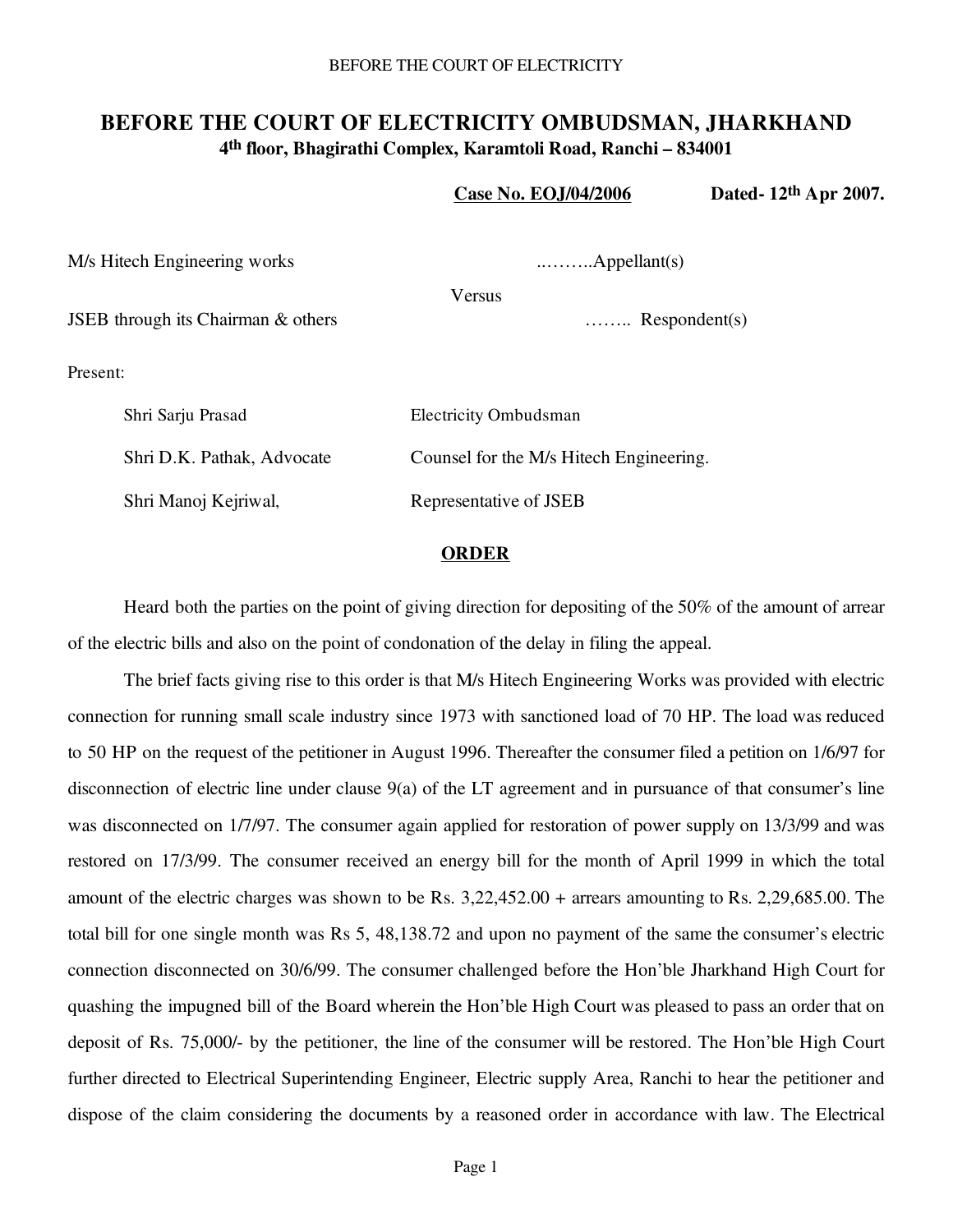## BEFORE THE COURT OF ELECTRICITY

Superintending Engineer, Electric Supply Area, Ranchi passed a reasoned order dated 14/02/06 and opined that as per the terms of the LT agreement a consumer can not determine his agreement before a period of 2 years from the date of agreement. Since the consumer had entered into an agreement w.e.f. 8/96 for reduction of load from 70 HP to 50 HP afresh and as per tariff and norms, hence the Electricity Board is entitled for electricity charges for a period of two years and therefore the bill raised for Rs. 5,48,138.72 is correct. This order of Electrical Superintending Engineer was challenged by the consumer before the VUSNF of JSEB, which has been disposed by the judgement, dated 26<sup>th</sup> September, 06 in which it has been held that the order of the Electrical Superintending Engineer, Electric Supply Area, Ranchi is correct and the consumer is liable to pay DPS charges also over the existing dues because the Jharkhand High Court, Ranchi, did not stay the payment of dues. As per the order of the Forum the last energy bill, which has been served upon the consumer, is dated 14/12/06. According to which the appellant M/s Hitech Engineering Works is now required to make payment of Rs. 23, 33,719.00.

 It has been pointed out by the respondent JSEB that under clause 13 the Electricity Ombudsman should not entertain the appeal by the consumer unless he has deposited in prescribed manner at least 50% of the amount payable in pursuance of the order of the Forum. The Learned lawyer for the appellant submits that since the dispute was only for disconnection period of energy charge which is amounting to Rs. 5,48,138.00 and the appellant has already deposited Rs. 75,000/- as per the order of the Hon'ble High Court, Jharkhand and has also deposited further more amount, therefore the appellant is not required to further deposit any amount. Now the question is whether appellant is to deposit 50% of the amount which has become outstanding dues at the time of filing of appeal or 50% of the amount of the disputed bill at the time of filing of the case before the VUSNF of JSEB. In order to appreciate the submissions it is worth to mention the relevant portion of the provision of the Clause 13 of the (Guidelines for Establishment of Forum for Redressal of Grievances of the Consumers and Electricity Ombudsman) Regulations, 2005. It provides that the Electricity Ombudsman shall not entertain an appeal by any consumers who are required to pay any amount in terms of order of the Forum, unless the appellant has deposited in prescribed manner at least 50% of that amount. From the above provision it is crystal clear that consumer is to deposit 50% of the amount which is become payable in terms of the order of VUSNF of JSEB. From the judgement of the VUSNF it is clear that the Forum has held that the consumer is required to make payment of the electric charges as raised in April, 99 to the extent of Rs. 5, 48,138.72 and is also liable to make payment of further electricity charges with DPS charges because the